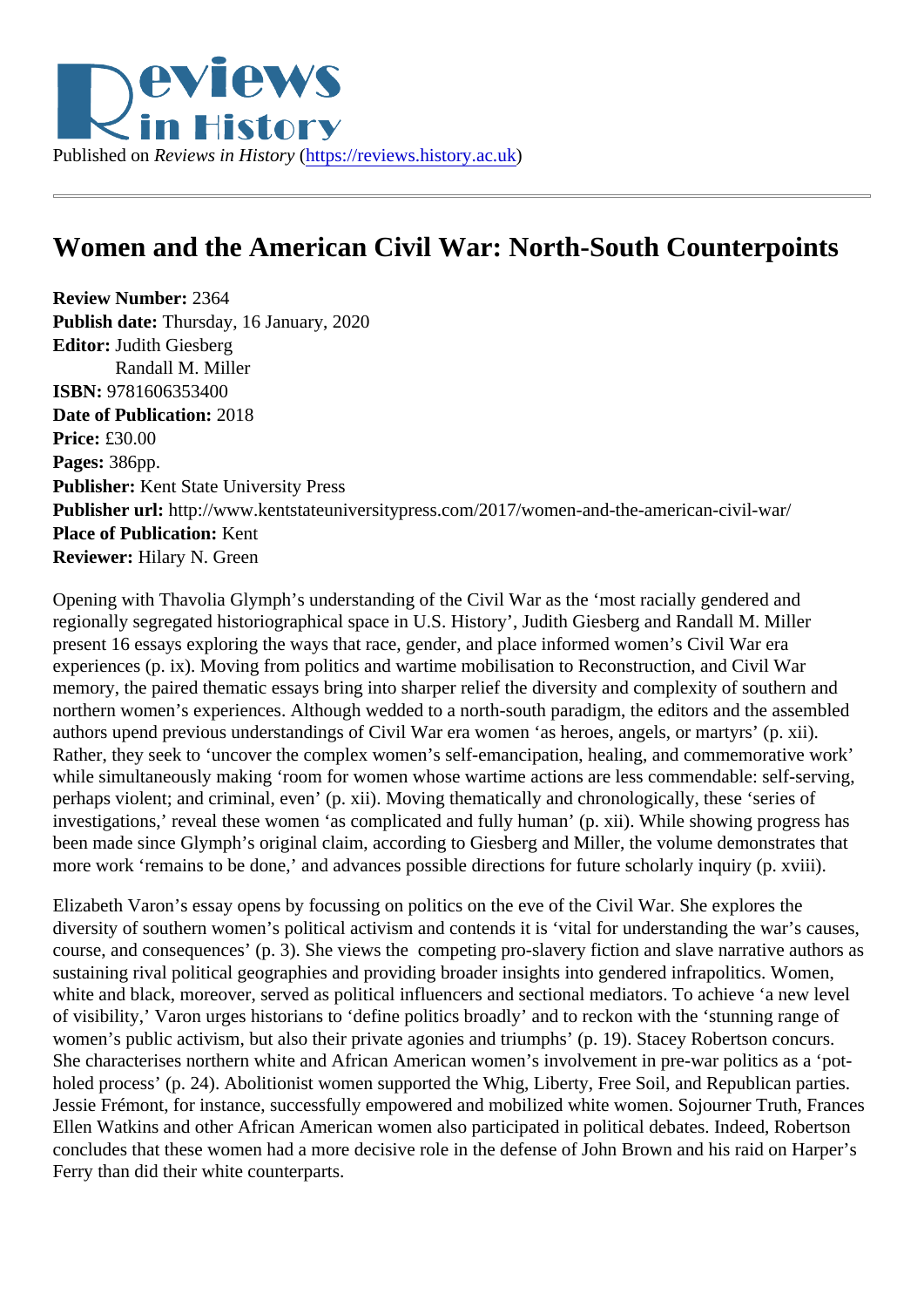In part two, Lisa Tendrich Frank's thoughtful essay shows how wartime mobilisation affected all southern women's choices, attitudes, and experiences. The pressures of the Confederate nation strained white women's households while simultaneously offering new opportunities for enslaved women. From empowerment to resentment, Frank persuasively shows how southern women developed an array of strategies to cope with the wartime state. Similarly, northern mobilization afforded new opportunities in supporting soldiers, governments and households according to Jessica Ziparo. Ziparo concludes that, by reaffirming both racial and gender subordination, wartime mobilization forced northern women to navigate life in a patriotic society.

The essays of Rebecca Capobianco and Chandra Manning describe the countering regional understandings of emancipation. For Capobianco, the intersecting role of race, gender, and place are clear for southern women. Emancipation and the real loss of enslaved property challenged Betty Maury, Kate Stone, and other white women financially, socially, psychologically. In contrast, emancipation emboldened African-American women. They redefined the power dynamics, leveraged new freedoms and concessions from their enslavers, and bided their time. The unfolding emancipation process had lasting consequences. Manning explores how northern women, white and black, provided both material relief and a 'human presence' in the occupied areas (p. 106). She concludes that women who travelled south encountered failure and disillusionment. The extent to which failure was shared equally and widely among white and black northern women remains unclear. While the remaining essays, and work by other scholars of African-American women's history, suggest otherwise, future research might bring both precision and clarification to Manning's provocative conclusions.

The next three sections, respectively, show the effects of the war in changing gender roles; the persistence of gendered and class-based discrimination; and the material consequences of war for women remaining at the homefront. Libra Hilde concludes that, due to a 'sense of ownership' over soldiers and the Confederate homefront, women viewed themselves to be veterans of the wartime relief efforts (p. 127). These claims extended to African-American women, specifically nurses. In this regard, white women did not hold a monopoly. Race and class sharply defined northern experiences; gender issues exacerbated by war marginalised African-American women's contributions. Northern women proved incapable to working across racial lines in a shared struggle to provide for the northern homefront. According to Jeanie Attie, racism and persisting discrimination facilitated the development of seperate relief efforts. While it is not fully addressed by Attie, these segregated spaces would continue to offer northern black women dignity, leadership opportunities, and the ability to advance notions of freedom and citizenship without ridicule. If the legacy of the gender crisis of war continued into the post-war era, as is suggested by Attie at the end of the essay, then these segregated free spaces continued to remain important for black women involved in racial uplift efforts and in actualising the Civil War's meaning in their post-war lives.

In terms of households, Jacqueline Glass Campbell's and Nicole Etcheson's essays offer fresh perspectives on the overlapping roles of race and gender. The former reveals the ways in which war disrupted southern women's identity within their families and contributed to dislocation, trauma, and the shattering of proslavery myths when 'African Americans became the enemy' (p. 178). Black and white women, however, experienced the shared consequences of the 'devastated home front' wrought by Sherman's campaign (p. 183). Etcheson demonstrates African-American women's inability to fit traditional gender expectations as white women. She neither pays lip service nor minimises African-American women's experiences by suggesting they were the same as Rachel Cormany and other white women. Rather, she engages with the overlapping effects of race and gender as contributing to black women's suffering. These combined effects undergirded Charity Townsend's public fight for USCT pensions, as well as guiding the efforts of Emilie Davis to document her experiences without mediation. Irrespective of race, Etcheson persuasively concludes that one's class, connections to men, and particular life stage, profoundly influenced northern women and their households.

The Civil War also influenced divergent religious understandings. W. Scott Poole illustrates that religious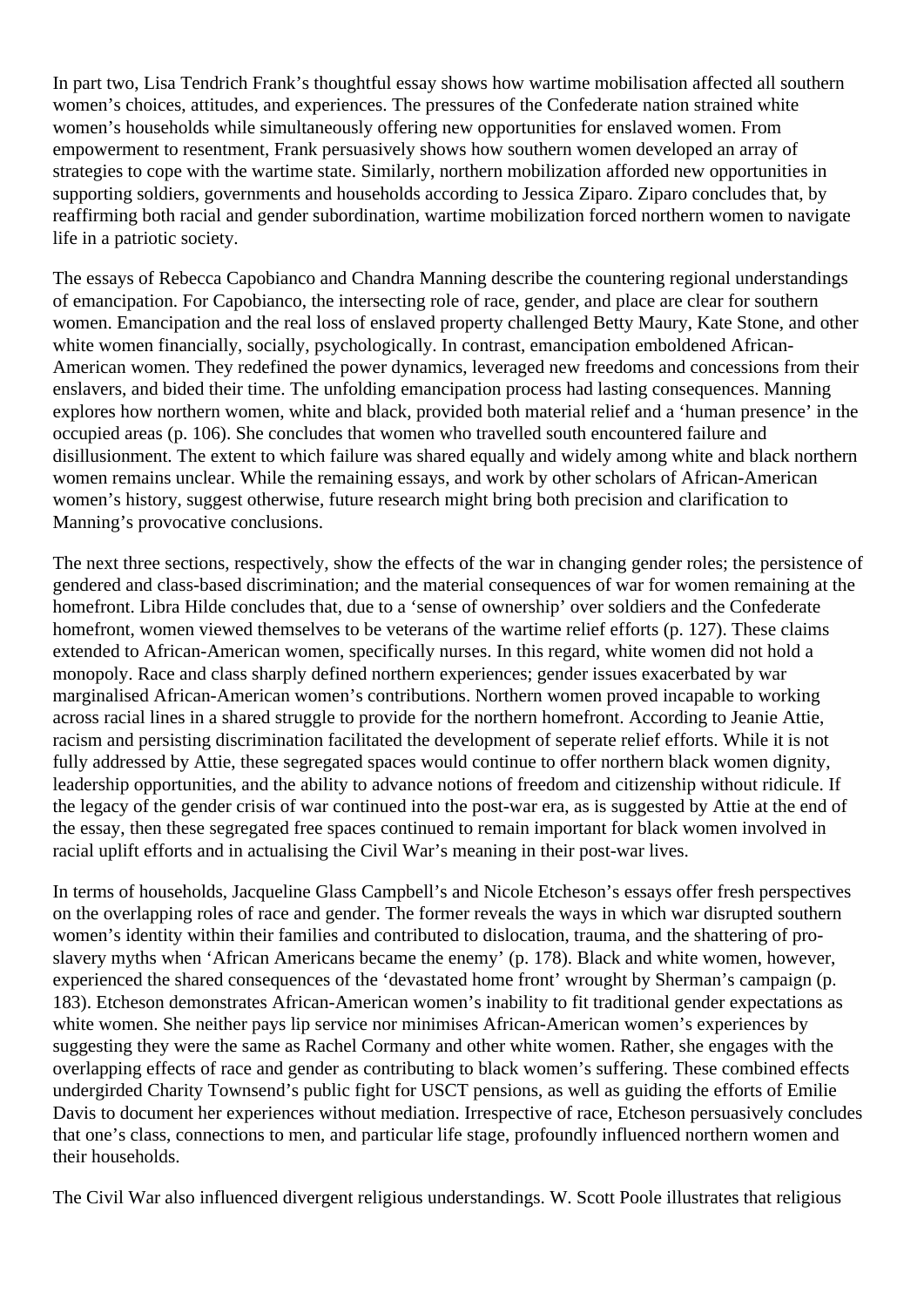apocalyptic understanding of emancipation and freedom made freedwomen both the subject and symbol of white women's religious ideas at the expense of their own and even African-American women's conceptions of 'apocalyptic liberation' (p. 221). While white women cemented Lost Cause ideology, black women sang a 'language of deliverance'. Employing the African-American church, they actualised the promise of emancipation through racial uplift activism. For abolitionist women, race informed their understanding of millennialism and emancipation. Timothy Wesley contends that 'female emancipationists awaited the end of slavery in America as part of an assumed preordained progression toward the perfection of mankind and the millennial kingdom.' He convincingly shows how white and black northern women's prophetic Christian beliefs were influenced by the ferocity of their expressions in comparison to those of their male counterparts. Overcoming racial and class divides, their faith united them in the conviction that the 'Almighty would soon sanction … the eradication of slavery' (p. 235). While northern women 'acted out compassion for the victims of slavery', their religiosity never created a singular understanding of African-American freedom to include true social and political equality in the post-emancipation society nor framed the role of federal government in the post-emancipation process (p. 237). African-American anti-slavery religious adherents ultimately proved more vocal and fervent in their praise of the Emancipation Proclamation than their white counterparts.

The essays of parts seven and eight move forward chronologically into the Reconstruction era and post-war remembrances. These concluding sections allow for an assessment regarding the transformative nature of the war for women in the post-war nation. Using New Orleans as her case study, Elizabeth Parish Smith contends that the Civil War radically transformed women's experiences in the legal system. The Reconstruction-era New Orleans courts empowered women, specifically African-American women, to construct households, control their wages, and determine their labour opportunities. When challenged, both white and black women turned to the courts and achieved 'remarkably color-blind verdicts' therein (p. 270). These legal transformations produced a violent backlash. Yet, Parish Smith concludes, 'the commonalities that were possible for women across race during this period help us to recognize the radical potential that existed, if too briefly and too precariously, to reconstruct a very different South' (p. 274). In contrast, Faye Dudden offers a more conservative understanding. For 'white women's rights activists,' Dudden argues, 'like the North in general, never saw the postemancipation South clearly because they looked at it in part through the distorting lens of the mainstream press' (p. 281). Connecting her essay with Manning's provocative piece, Dudden illustrates how white women had access to 'direct, unfiltered news' from those engaged in freedmen's aid work (p. 281). But, these reports 'could hardly do justice to a complex picture' (p. 283). Moreover, the media coverage actually deepened conflict with its partisan coverage over women's suffrage agitation, promotion of the black male rapist myths, and spread of inaccurate discussions of Reconstruction effects across southern communities. Northern white women, including activists and reformers, continued to deny the real racial conditions, expressed a lack of concern over the postemancipation South, and, therefore, stymied the possibility of developing a cohesive strategy for advancing women's suffrage and other socio-political rights. Neither the African-American press nor alternative white press outlets could adequately respond to the fake news. Dudden astutely concludes that white northern women's embrace of distorted media coverage did considerable harm to both the southern freedmen's aid movement and the women's suffrage movement.

As shown in the final thematic section, racism also shaped southern memorial work and experiences within the Grand Army of the Republic's Woman's Relief Corps. Both Micki McElya and Wendy Hamand Venet show the purposeful exclusion of African American women, the development of separate racial understandings of the meaning of the Civil War, and the consequences for contemporary discussions over the contested memorial landscape, defined by whiteness. Employing the persistent erasure of African-American women as her point of entry, McElya shows how the early Kentucky commemorations reflected the national impulse, promoting reconciliation among white northerners and southerners at the expense of African Americans. Following the gains of the Civil Rights Movement, activists reinserted the complex histories and African-American collective memories into the commemorative landscape, as evidenced by the University of Louisville's Freedom Park and the Kentucky African American Civil War Memorial. These